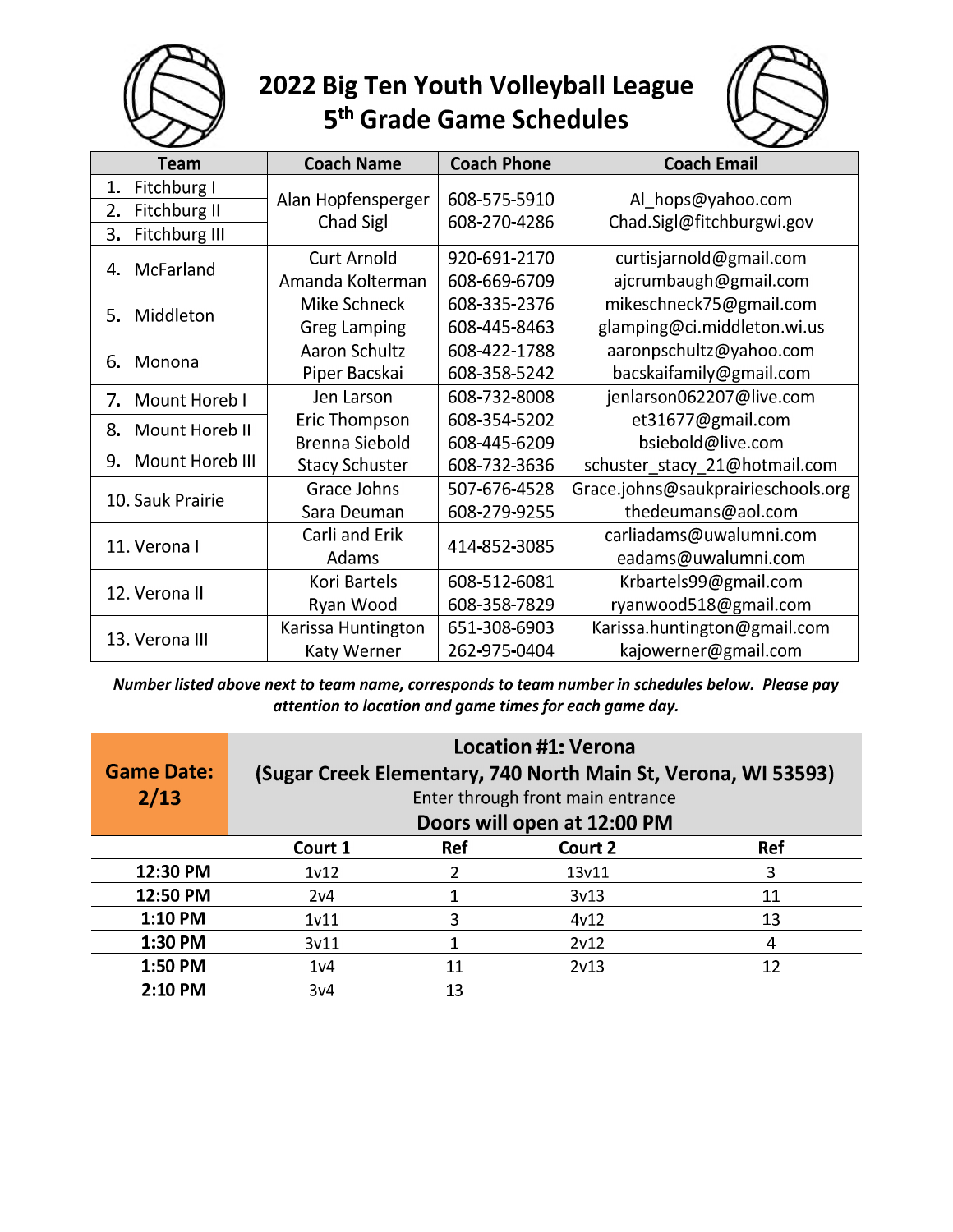| <b>Game Date:</b><br>2/13 |                 | <b>Location #2: Sauk Prairie Community Center</b><br>(730 Monroe St, Sauk City, WI 53583)<br>Doors will open at 11:45 AM |                 |            |  |  |
|---------------------------|-----------------|--------------------------------------------------------------------------------------------------------------------------|-----------------|------------|--|--|
|                           | Court 1         | <b>Ref</b>                                                                                                               | Court 2         | <b>Ref</b> |  |  |
| 12:30 PM                  | 10v7            | 8                                                                                                                        | 9v <sub>5</sub> | 6          |  |  |
| 12:50 PM                  | 8v6             |                                                                                                                          | 9v10            |            |  |  |
| 1:10 PM                   | 8v <sub>5</sub> | q                                                                                                                        | 6v7             | 10         |  |  |
| 1:30 PM                   | 6v9             |                                                                                                                          | 5v10            | 8          |  |  |
| 1:50 PM                   | 7v8             | 10                                                                                                                       |                 |            |  |  |

| <b>Game Date:</b><br>2/20     | <b>Location (all teams): Verona</b><br>(Sugar Creek Elementary, 740 North Main St, Verona, WI 53593)<br>Enter through front main entrance |                                     |                   |               |  |  |  |
|-------------------------------|-------------------------------------------------------------------------------------------------------------------------------------------|-------------------------------------|-------------------|---------------|--|--|--|
| *Only one Mount<br>Horeb team |                                                                                                                                           | Doors will open at 12:00 PM         |                   |               |  |  |  |
|                               | Court 1                                                                                                                                   | <b>Ref</b><br>Court 2<br><b>Ref</b> |                   |               |  |  |  |
| 12:30 PM                      | 5v13                                                                                                                                      | 13                                  | 10v12             |               |  |  |  |
| 12:50 PM                      | 4v11                                                                                                                                      | 5                                   | 1 <sub>v</sub> 10 | 12            |  |  |  |
| $1:10$ PM                     | 6v12                                                                                                                                      | 11                                  | 1v7               | 13            |  |  |  |
| 1:30 PM                       | 2v10                                                                                                                                      | 6                                   | 4v13              | 7             |  |  |  |
| 1:50 PM                       | 3v7                                                                                                                                       | 5                                   | 2v13              | 10            |  |  |  |
| $2:10$ PM                     | 5v11                                                                                                                                      | 3                                   | 1v6               | $\mathcal{P}$ |  |  |  |
| 2:30 PM                       | 6v11                                                                                                                                      | 4                                   | 2v <sub>5</sub>   |               |  |  |  |
| 2:50 PM                       | 4v7                                                                                                                                       | 2<br>11<br>3v12                     |                   |               |  |  |  |
| 3:10 PM                       |                                                                                                                                           |                                     | 3v11              | 12            |  |  |  |

| <b>Game Date:</b><br>2/27<br><i><b>*No Sauk Prairie</b></i><br>team this week | <b>Location (all teams): Middleton</b><br>(Kromrey Middle School, 7009 Donna Drive, Middleton, WI 53562)<br>Doors will open at 12:00 PM |            |                  |            |                   |            |
|-------------------------------------------------------------------------------|-----------------------------------------------------------------------------------------------------------------------------------------|------------|------------------|------------|-------------------|------------|
|                                                                               | Court 1                                                                                                                                 | <b>Ref</b> | Court 2          | <b>Ref</b> | Court 3           | <b>Ref</b> |
| 12:30 PM                                                                      | 2v11                                                                                                                                    |            | 3v6              | 1          | 9v12              | 13         |
| 12:50 PM                                                                      | 11v7                                                                                                                                    | 2          | 3v1              | 6          | 9x13              | 12         |
| $1:10$ PM                                                                     | 4v <sub>5</sub>                                                                                                                         | 3          | 6v13             | 8          | 7 <sub>v</sub> 12 | 9          |
| $1:30$ PM                                                                     | 3v <sub>5</sub>                                                                                                                         | 12         | 1 <sub>v</sub> 8 | 6          | 4v9               | 2          |
| 1:50 PM                                                                       | 5v12                                                                                                                                    | 11         | 2v6              |            | 3v8               | 1          |
| $2:10$ PM                                                                     | 11 <sub>v</sub> 8                                                                                                                       | 10         | 2v7              | 9          | 1 <sub>v</sub> 13 | 4          |
| 2:30 PM                                                                       |                                                                                                                                         |            |                  |            | 1 <sub>v</sub> 9  | 8          |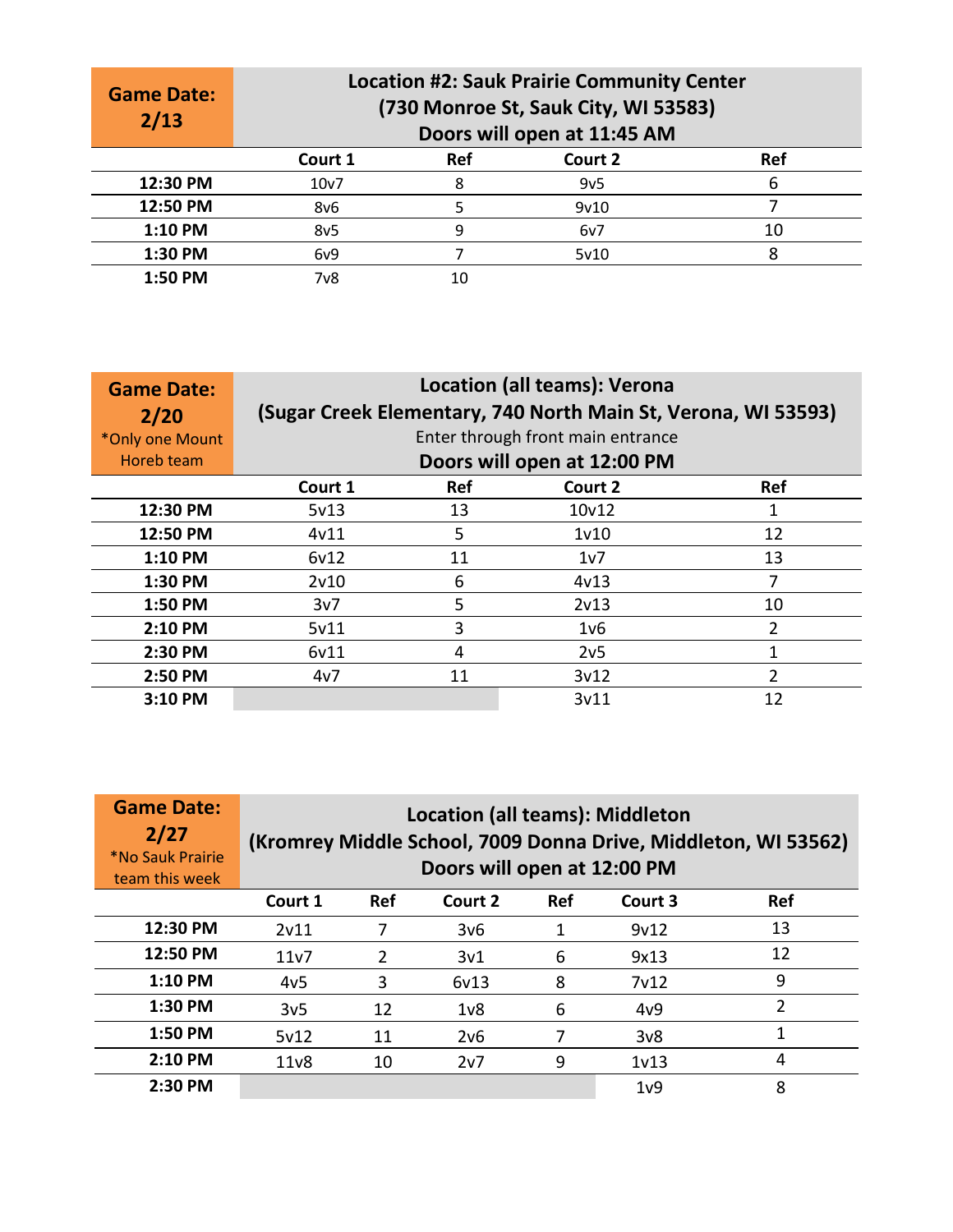| <b>Game Date:</b><br>3/6 |                                         | Location #1: Monona (Winnequah School, 1011 Nichols Rd)<br>Drive down to lower parking lot.<br>Doors will open at 11:45 AM |      |    |  |  |
|--------------------------|-----------------------------------------|----------------------------------------------------------------------------------------------------------------------------|------|----|--|--|
|                          | Ref<br><b>Ref</b><br>Court 2<br>Court 1 |                                                                                                                            |      |    |  |  |
| 12:30 PM                 | 5v7                                     | 9                                                                                                                          | 6v8  | 10 |  |  |
| 12:50 PM                 | 9v10                                    |                                                                                                                            | 5v8  | 6  |  |  |
| 1:10 PM                  | 7 <sub>v</sub> 9                        |                                                                                                                            | 6v10 | 8  |  |  |
| 1:30 PM                  | 5v9                                     | 6                                                                                                                          | 8v10 |    |  |  |
| 1:50 PM                  | 6v7                                     | 8                                                                                                                          |      |    |  |  |

| <b>Game Date:</b> | <b>Location #2: McFarland High School</b> |                                                                        |                             |     |  |  |
|-------------------|-------------------------------------------|------------------------------------------------------------------------|-----------------------------|-----|--|--|
| 3/6               |                                           | (5103 Farwell Street, McFarland, WI 53558)                             |                             |     |  |  |
|                   |                                           | Park in front parking lot. Enter through Doors Z1 (main gym entrance). |                             |     |  |  |
|                   |                                           |                                                                        | Doors will open at 11:45 AM |     |  |  |
|                   | Court 1                                   | <b>Ref</b>                                                             | Court 2                     | Ref |  |  |
| 12:30 PM          | 4v11                                      |                                                                        | 3v12                        | 13  |  |  |
| 12:50 PM          | 1 <sub>v2</sub>                           |                                                                        | 3v13                        | 12  |  |  |
| 1:10 PM           | 4v12                                      | 11                                                                     | 1 <sub>v</sub> 13           | 3   |  |  |
| 1:30 PM           | 2v11                                      | 12                                                                     | 1 <sub>v</sub> 4            | 13  |  |  |
| 1:50 PM           | 2v12                                      | 3                                                                      | 4v13                        |     |  |  |
| 2:30 PM           | 3v11                                      |                                                                        |                             |     |  |  |

| <b>Game Date:</b><br>3/13 | <b>Location #1: Fitchburg</b><br>(Stoner Prairie, 5830 Devoro Road, Fitchburg, WI 53711)<br>Enter Door #5 located off of main gym (on far west corner of building)<br>Doors will open at 12:00 PM |            |                 |            |
|---------------------------|---------------------------------------------------------------------------------------------------------------------------------------------------------------------------------------------------|------------|-----------------|------------|
|                           | Court 1                                                                                                                                                                                           | <b>Ref</b> | Court 2         | <b>Ref</b> |
| 12:30 PM                  | 1 <sub>v</sub> 6                                                                                                                                                                                  |            | 2v <sub>5</sub> | 3          |
| 12:50 PM                  | 4v6                                                                                                                                                                                               |            | 2 <sub>v3</sub> | 5          |
| 1:10 PM                   | 1 <sub>v</sub> 5                                                                                                                                                                                  |            | 3v6             |            |
| 1:30 PM                   | 2v4                                                                                                                                                                                               |            | 3v <sub>5</sub> | 6          |
| 1:50 PM                   | 1 <sub>v</sub> 4                                                                                                                                                                                  |            |                 |            |

| <b>Game Date:</b><br>3/13 | <b>Location #2: Mount Horeb High School</b><br>(305 S 8 <sup>th</sup> Street, Mount Horeb, WI 53572) |                                                                   |                   |            |  |
|---------------------------|------------------------------------------------------------------------------------------------------|-------------------------------------------------------------------|-------------------|------------|--|
|                           |                                                                                                      | *Enter through front main entrance<br>Doors will open at 12:00 PM |                   |            |  |
|                           | Court 1                                                                                              | <b>Ref</b>                                                        | Court 2           | <b>Ref</b> |  |
| 12:30 PM                  | 8v13                                                                                                 |                                                                   | 9v11              | 12         |  |
| 12:50 PM                  | 7 <sub>v</sub> 13                                                                                    | 9                                                                 | 8v12              | 11         |  |
| 1:10 PM                   | 8v9                                                                                                  | 13                                                                | 10v11             | 12         |  |
| 1:30 PM                   | 9v13                                                                                                 | 10                                                                | 7 <sub>v</sub> 12 | 8          |  |
| 1:50 PM                   | 7 <sub>v</sub> 10                                                                                    | 9                                                                 | 11v12             | 13         |  |
| 2:30 PM                   | 8v10                                                                                                 |                                                                   |                   |            |  |